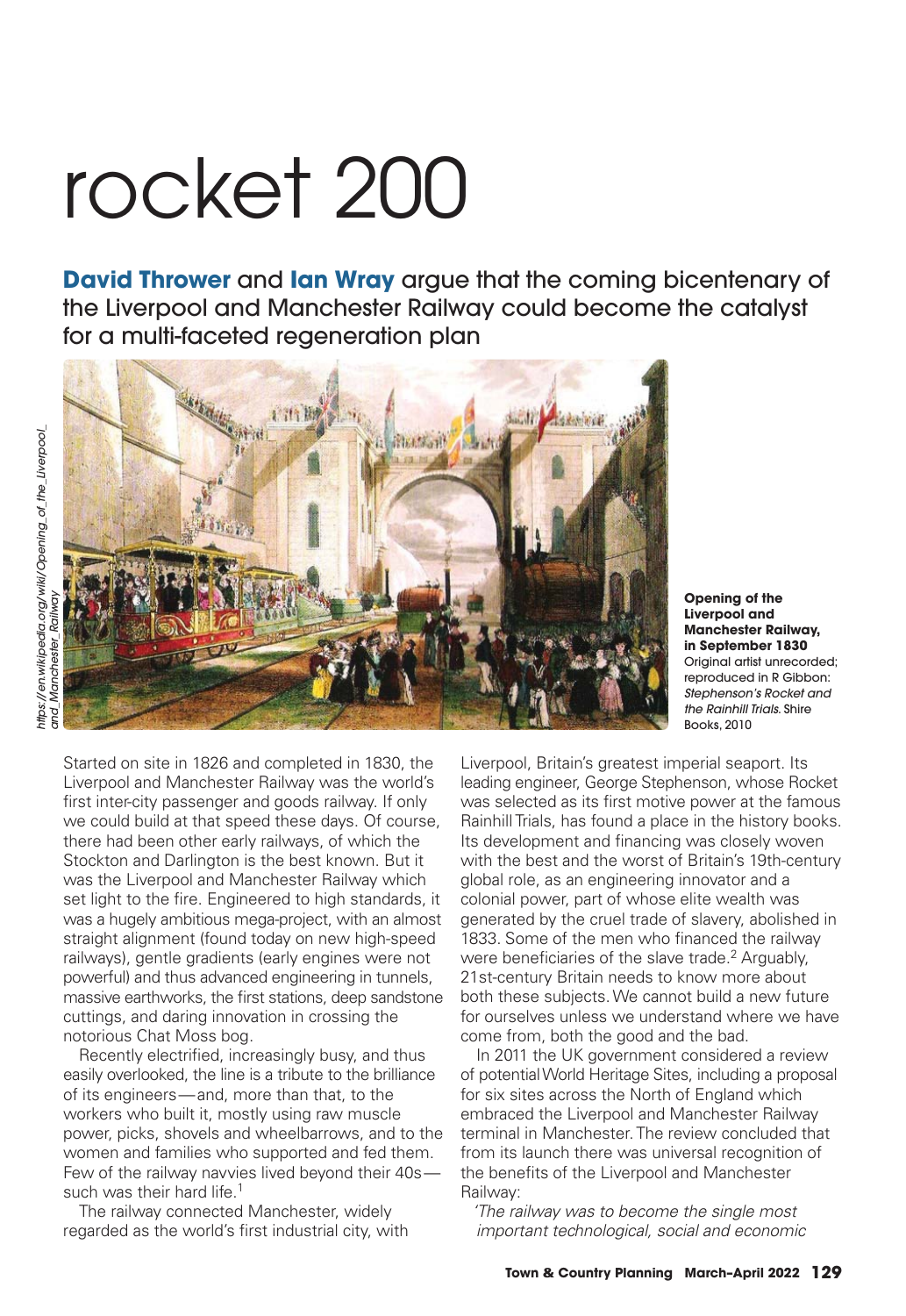

**Train crossing Chat Moss — as trains pass, the ground gently quakes, presumably on its original 1830s brushwood mats and foundations**

*force that shaped the nineteenth century, global in its impact and in the advantages it conferred*  on humankind. The railway unified the markets of *the world, spanned continents, forged nations. It became the fi rst form of transport accessible to the common people… the evolution of land transport from its pre-industrial form into the era of cheap mass transport for people and goods […] was the key to worldwide industrialisation and urbanisation.'* <sup>3</sup>

 Writer Christian Wolmar sees the Liverpool and Manchester Railway as a far more significant milestone than the Stockton and Darlington:

*'The Liverpool & Manchester was conceived as a freight railway but in fact developed its passenger business far more quickly, demonstrating the huge latent demand for travel which, it seems, nearly two hundred years later we have yet to satisfy.'*<sup>1</sup>

 Railways are not about the distant past, a 19thcentury technology built on dirty steam engines and an old-fashioned industrial work ethic. Steel wheels on steel rails have a bright future across the world. Powered by electricity from sustainable sources, with regenerative braking systems, trains can be fast, comfortable, and completely carbon-neutral. It is easy to work, read and relax on a high-speed train. Electric trains do not emit fumes, and they do not have rubber tyres which emit polluting micro-particles. Regenerative braking does not release polluting particles from brake shoes.4

 Electric cars may not need oil, but they will remain polluters — and electric HGVs may never arrive. By contrast, trains are safe, efficient movers of people and goods, and do not require vast car parks or freeway systems or cause congestion. Railways

support regenerating cities — and cities support railways. Throughout the world, not least in China, the newly rising world power, there is massive investment in high-speed rail. The Chinese have built more high-speed rail lines than the rest of the world put together — over 25,000 kilometres by 2017, and they plan to reach 38,000 kilometres by 2025.<sup>5</sup> Conventional railways are being built elsewhere, especially in Africa, as part of China's 'belt and road initiative'.

 Truly, the invention of railways was Britain's gift to the world. In short, this is a story as much about the future as the past, with global interest, global dimensions, and, if handled professionally, global tourist and image potential.

#### **Built fabric, assets, and opportunities**

These days, the Liverpool and Manchester Railway serves a scarred post-industrial landscape. The route passes through (or by) some of the most deprived communities in UK, $<sup>6</sup>$  in six different</sup> districts between Liverpool and Manchester city centres — Liverpool, Knowsley, St Helens, Wigan, Salford, and Manchester.

 Amazingly, a huge amount of the original historic fabric is still there, including earthworks, tunnels, viaducts, bridges, stations, and cuttings; but some of it is in poor condition and does not reveal its history, or in some cases its splendour. Historic stations are sometimes under-tenanted and underused. Others are in run-down condition with little more than a 'bus shelter' and ticket office, despite the recent electrification. This is still a very busy but somewhat tired railway, with commuter and long-distance traffic (although possibly without sufficient passing places to ensure that fast trains do not get stuck behind slow ones).

 The main components of the line's historic fabric and archaeology include:

- the disused Wapping Tunnel and Cavendish cutting at Edge Hill and the site of the original Liverpool station at Crown Street;
- the site of the original great Moorish Arch (the arch is gone, although fragments of stone steps remain);
- the Olive Mount sandstone cutting (much wider these days than the original);
- the colossal Roby embankment, adjacent to the M62 motorway;
- historic stations, including Edge Hill, Rainhill, Earlestown, and Newton-le-Willows;
- the sandstone Skew Bridge at Rainhill (famously carved as a model from a turnip by George Stephenson, to illustrate the form to his junior engineers);
- the Sankey Viaduct and the Newton Viaduct, and many elegant original over- and under-bridges elsewhere, including the Irwell Bridge;
- the Huskisson Memorial, commemorating the world's first railway passenger fatality;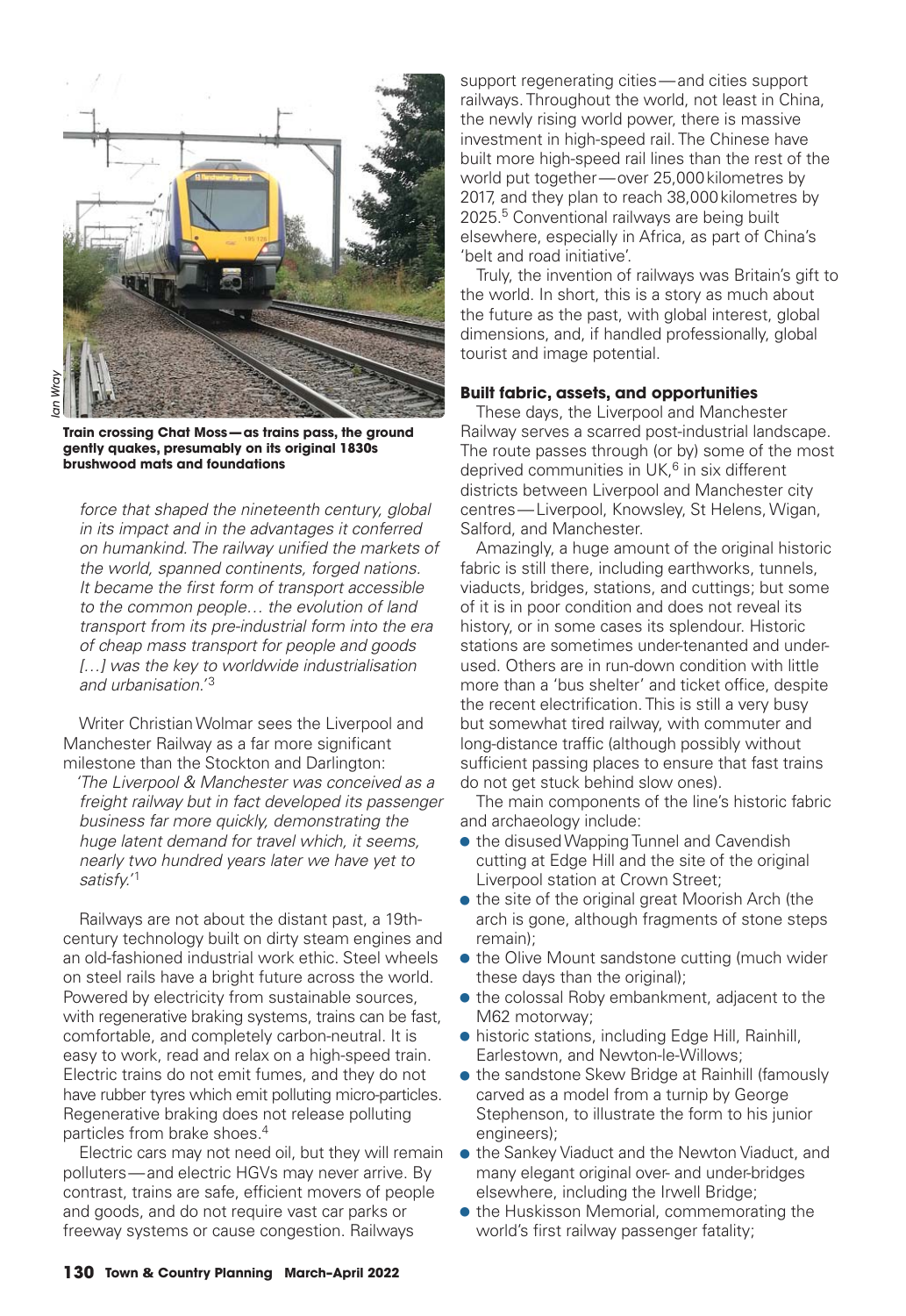- the great Kenyon cutting and the whole of the original alignment, including the stretch over Chat Moss, apparently still resting on Stephenson's brushwood mats; and
- Liverpool Road Station in Manchester, now the site of the Science and Industry Museum, where much investment in the original fabric has taken place and more is needed.

 These are some of the most important historic engineering structures in the world, although a passer-by would not know it. There is a major audit and restoration project here — understanding and interpreting the archaeology; restoring, cleaning and in some cases floodlighting the structures and stations; and associated environmental improvements for the towns. All of this would contribute to re-imaging and tourism, and to regenerating some of the poorest places in the UK, strengthening the local communities, and making them more attractive to new young families and to housebuilders. It could help to reshape the future of these 'left behind' places.

 In addition, there are large numbers of paintings, drawings, photographs, documents and objects, both large and small, in collections and museums including the original Rocket locomotive.

# **Objectives and projects**

There were previous celebrations of the Liverpool and Manchester Railway (and the Rainhill Trials) at the 100th anniversary in 1930 and the 150th anniversary in 1980.<sup>7</sup> But these celebrations appeared to concentrate on single events, featuring a cavalcade of historic trains, rather than focusing on the engineering structures, local communities, and the railway itself. A cavalcade of trains has its place, but the prospectus for a celebration set out here envisages a much bigger project over longer timescales, rather than a single event, or events, during a short period. With the right leadership, whole communities could become involved. We suggest the following objectives:

- **Levelling up:** Regenerating some of the poorest communities in the North.
- *Understanding Britain's past:* Probing the UK's industrial and imperial history.
- **Growing international trade:** A rail exposition focused on high-speed rail.
- *Developing tourism and image:* Celebrating events of world significance.
- *Showcasing science and engineering:* Putting UK engineering on a global stage.
- *Boosting morale:* An engineering equivalent of the Olympic Games opening ceremony.

 Grouping potential project ideas around these objectives suggests the following possible components (this list is purely illustrative):

### • *Levelling up:*

■ Restoration, floodlighting and improvements to stations, towns, historic buildings, viaducts, etc.



Sankey Viaduct-the world's first inter-city railway **viaduct is a massive and resilient structure that would**  benefit from cleaning, repair, and lighting

■ Involving local communities and people (including the railway staff).

#### • *Understanding Britain's past:*

- Researching connections between empire, slavery, and the Industrial Revolution.
- Builders—the roots of engineering excellence and the lives of the navvies, travellers, and customers.
- Related lectures and exhibitions in galleries and museums (and online resources for schools).
- *Growing international trade:*
	- A high-speed rail trade fair, alongside historic celebrations.
- *Developing tourism and image:*
	- A festival held across both cities.
	- A cavalcade of historic high-speed locomotives in Liverpool.
	- Special trains running between Liverpool and Manchester, hauled by record-breaking locomotives.
	- An exploration of Liverpool's industrial archaeology.
	- Re-enactments of historic events, books, and TV series.
- *Showcasing science and engineering:*
	- The use of virtual and augmented reality technology to explore industrial archaeology and bring historic scenes back to life.
	- A lecture series on engineering and the future.
	- A replica Rocket in steam and the original on display.
	- An international high-speed rail exhibition (including representation from China).

# • *Boosting morale:*

■ Major artistic and cultural events related to the theme of high-speed rail.

### **Making it happen**

To move things forward, several things are needed: political support, a business plan, staff time, and money. But first someone needs to adopt the project and lead on it. That institutional lead could come from a number of places. One location (or locations) might be the Combined Authorities and Metropolitan